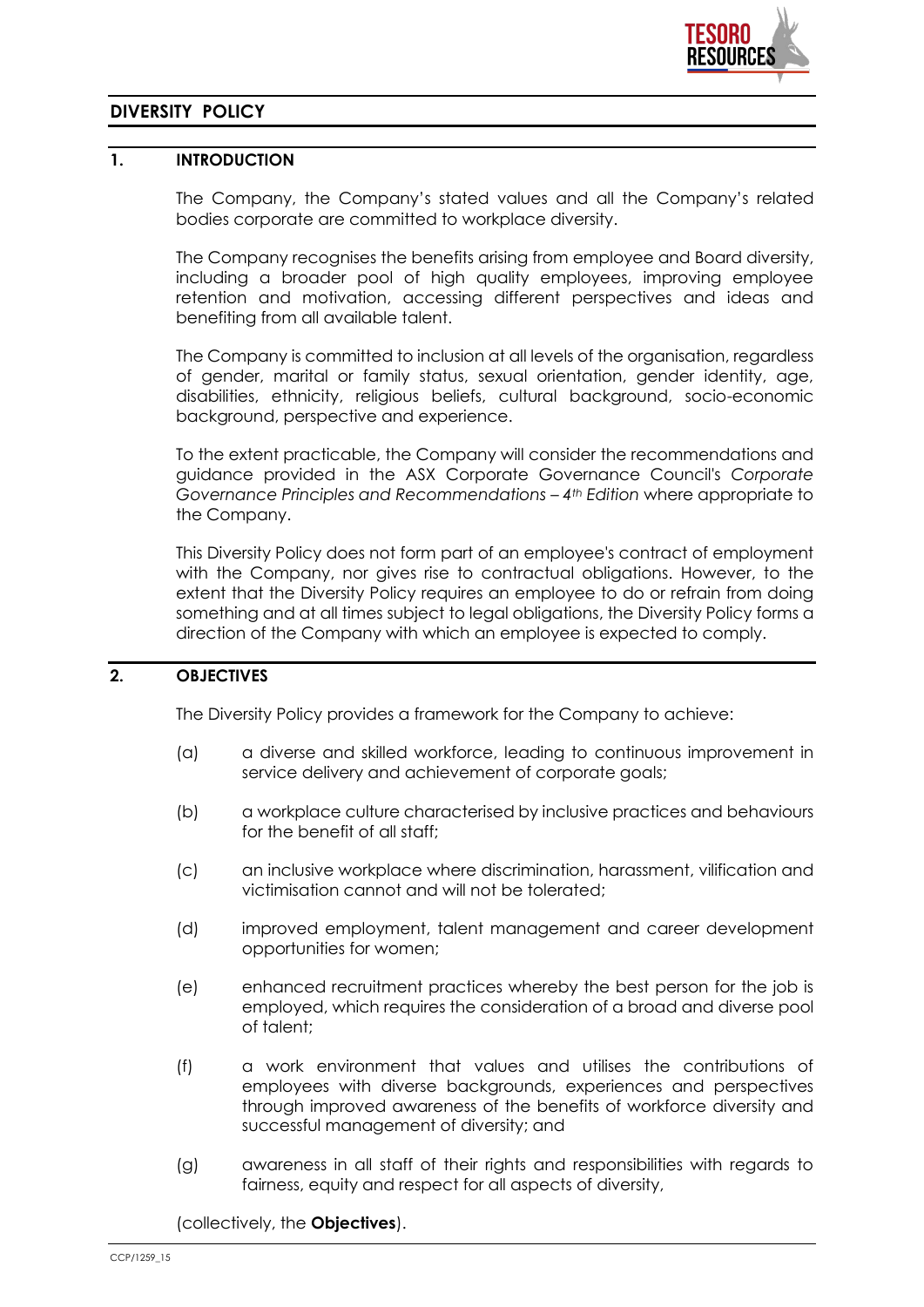The Diversity Policy does not impose on the Company, its directors, officers, agents or employees any obligation to engage in, or justification for engaging in, any conduct which is illegal or contrary to any anti-discrimination or equal employment opportunity legislation or laws in any State or Territory of Australia or of any foreign jurisdiction.

#### **3. RESPONSIBILITIES**

#### **3.1 The Board's commitment**

The Board is committed to workplace diversity and supports representation of women at the senior level of the Company and on the Board where appropriate.

The Board maintains oversight and responsibility for the Company's continual monitoring of its diversity practices and development of strategies to meet the Objectives.

The Board is responsible for developing measurable objectives and strategies to meet the objectives of the Diversity Policy (**Measurable Objectives**) and monitoring the progress of the Measurable Objectives through the monitoring, evaluation and reporting mechanisms listed below. The Board shall annually assess any Measurable Objectives (if any), and the Company's progress towards achieving them.

The Board may also set Measurable Objectives for achieving gender diversity and monitor their achievement.

The Board will consider conducting all Board appointment processes in a manner that promotes gender diversity, including establishing a structured approach for identifying a pool of candidates, using external experts where necessary.

### **3.2 Strategies**

The Company's diversity strategies may include:

- (a) recruiting from a diverse pool of candidates for all positions, including senior management and the Board;
- (b) reviewing succession plans to ensure an appropriate focus on diversity;
- (c) identifying specific factors to take account of in recruitment and selection processes to encourage diversity;
- (d) developing programs to develop a broader pool of skilled and experienced senior management and Board candidates, including, workplace development programs, mentoring programs and targeted training and development;
- (e) developing a culture which takes account of domestic responsibilities of employees; and
- (f) any other strategies the Board develops from time to time.